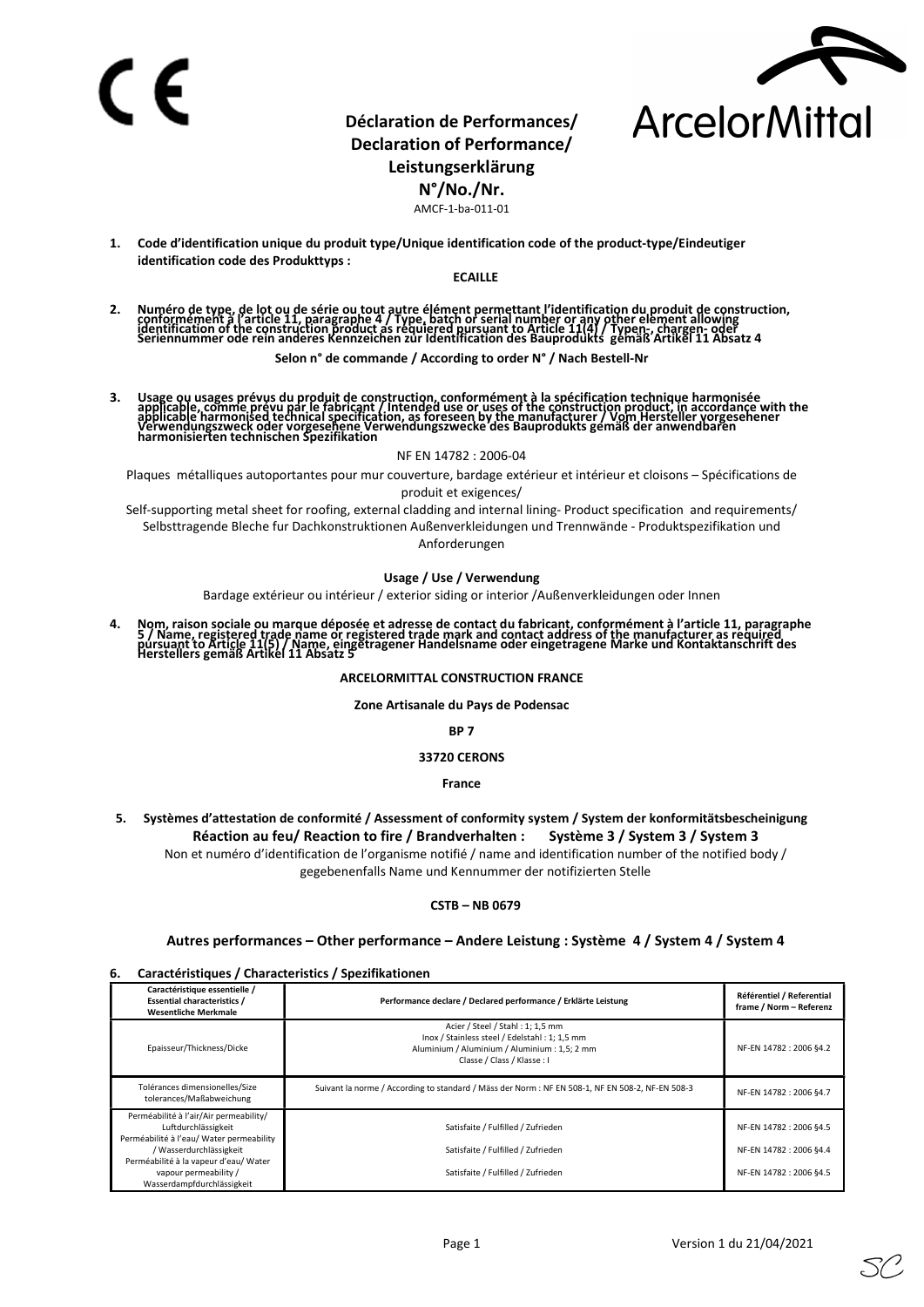| Variation dimensionnelle/Dimensional<br>change/Maßabweichung                                               | Acier / Steel / Stahl: $12 \times 10^{-6}$ K <sup>-1</sup><br>Acier Inoxydable/ Stainless steel / Edelstahl: $10.0 \times 10^{-6}$ K <sup>-1</sup> – $17.0 \times 10^{-6}$ K <sup>-1</sup><br>Aluminium/Aluminium / Aluminium: 24 x 10 <sup>-6</sup> K <sup>-1</sup>                                                                                                                                                                                                                                                                                                       | NF-EN 14782 : 2006 §4.6         |                                                      |                                                                  |  |  |
|------------------------------------------------------------------------------------------------------------|----------------------------------------------------------------------------------------------------------------------------------------------------------------------------------------------------------------------------------------------------------------------------------------------------------------------------------------------------------------------------------------------------------------------------------------------------------------------------------------------------------------------------------------------------------------------------|---------------------------------|------------------------------------------------------|------------------------------------------------------------------|--|--|
| Substances dangereuses - REACH / Dangerous substances - REACH /gefährliche und gefährdende Stoffen - REACH | <b>NPD</b>                                                                                                                                                                                                                                                                                                                                                                                                                                                                                                                                                                 | NF-EN 14782 : 2006 §4.11        |                                                      |                                                                  |  |  |
| Réaction au feu/Fire<br>reaction/Brandverhalten                                                            | Voir tableau n° 2 / See Table No. 2 / Siehe Tabelle No. 2                                                                                                                                                                                                                                                                                                                                                                                                                                                                                                                  | NF-EN 14782 : 2006 §4.1<br>65.2 |                                                      |                                                                  |  |  |
|                                                                                                            | Acier / Steel / Stahl                                                                                                                                                                                                                                                                                                                                                                                                                                                                                                                                                      |                                 |                                                      |                                                                  |  |  |
|                                                                                                            | Revêtements métalliques - Metal coatings - Metallish Überzüge :<br>Face Ext. F1/ Face Int. F2; Ext. side F1/ Int. Side F2 ;Außenseite F1/Innenfläche F2                                                                                                                                                                                                                                                                                                                                                                                                                    |                                 |                                                      |                                                                  |  |  |
|                                                                                                            | Avec revêtement organique/With organic coating/mit<br>Sans revêtement organique/Without organic<br>organischen Beschichtung<br>coating/ohne organische Beschichtung<br>Z100, ZM60, ZM140, Z225, ZM100-Z275, ZM120, Z350;<br>ZM175                                                                                                                                                                                                                                                                                                                                          |                                 |                                                      |                                                                  |  |  |
|                                                                                                            | Revêtement organique / organic coating / organische Beschichtung                                                                                                                                                                                                                                                                                                                                                                                                                                                                                                           |                                 |                                                      |                                                                  |  |  |
|                                                                                                            | Catégorie de résistance à la corrosion et aux UV suivant /Corrosivity and UV resistance category according to /<br>Korrosion und UV Widerstandsklassen gemäß: EN10169:2010 +A1: 2013                                                                                                                                                                                                                                                                                                                                                                                       |                                 |                                                      |                                                                  |  |  |
|                                                                                                            | Face extérieure / Outdoor side/ Außenseite : F1<br>SP25 - 25um (Hairplus, Granite Standard)<br>SP35 - 35µm (Hairultra, Granite HDS) PUR55 - 55µm (Granite HDX)<br>PVDF25 - 25um (Hairflon 25)<br>PVDF35 - 35µm (Hairflon 35, Granite PVDF); SP35 35 µm (Authentic); SP 35<br>35 µm (Naturel) ; SP 50 50 µm (Edyxo, Irysa)<br>PVDF60 - 60um (Intense);PUR60 - 60um (Hairexcel) ; PVDF - 60 um (Pearl);<br>PVDF 50 - 50 μm (Flontec); PUR 45 - 45 μm (R'UNIK) PUR85 - 85μm (Sinea)                                                                                           |                                 | RUV3<br>RUV4<br>RUV4<br>RUV4<br>RUV4<br>RUV4<br>RUV4 | RC3<br>RC4<br>RC3<br>RC4<br>RC4<br>RC5<br>RC5                    |  |  |
|                                                                                                            | Protection contre la corrosion (interieure) catégorie selon /Corrosion resistance category (inside) according to<br>/ Korrosionswiderstandsklasse (innen) von EN10169:2010+A1: 2013                                                                                                                                                                                                                                                                                                                                                                                        | NF-EN 14782 : 2006 §4.8         |                                                      |                                                                  |  |  |
|                                                                                                            | Revêtement une face coté F1/Single-sided coating all coating side F1 /<br>Einseitige Beschichtung aller Beschichtungsseite F1<br>Face interieure F2/Internal side F2 / Innenseite F2 : SP15 - 15um (Interieur,<br>Granite Access),                                                                                                                                                                                                                                                                                                                                         |                                 |                                                      | CPI <sub>2</sub>                                                 |  |  |
|                                                                                                            | Revêtement double face coté interieur F2/Double sided coating Internal side<br>F2 / Doppelseitige Beschichtung Innenseite F2:<br>SP25 - 25µm (Hairplus, Granite Standard); PVDF25 - 25µm (Hairflon 25)<br>SP35 - 35um (Hairultra, Granite HDS) PUR55 - 55um (Granite HDX);<br>PVDF35 - 35µm (Hairflon 35, Granite PVDF); PUR60 - 60µm (Hairexcel); SP35<br>35 µm (Authentic); SP35 35 µm (Naturel) ; SP50 50 µm (Irysa)<br>PUR45 45 μm (R'UNIK); SP50 50 μm (Edyxo)<br>PVDF 50 - 50 μm(Flontec); PVDF60 - 60μm (Pearl); PVDF60 - 60μm<br>(Intense); PUR85 - 85µm (Sinea) - |                                 |                                                      | CP <sub>13</sub><br>CPI4<br>CPI4<br>CPI4<br>CPI4<br>CPI5<br>CPI5 |  |  |
|                                                                                                            | Aluminium                                                                                                                                                                                                                                                                                                                                                                                                                                                                                                                                                                  |                                 |                                                      |                                                                  |  |  |
| Revêtement organique/organic coating/organische Beschichtung                                               |                                                                                                                                                                                                                                                                                                                                                                                                                                                                                                                                                                            |                                 |                                                      |                                                                  |  |  |
|                                                                                                            | Catégorie de résistance à la corrosion et aux UV suivant /Corrosivity and UV resistance category according to /<br>Korrosion und UV Widerstandsklassen gemäß EN1396                                                                                                                                                                                                                                                                                                                                                                                                        |                                 |                                                      |                                                                  |  |  |
|                                                                                                            |                                                                                                                                                                                                                                                                                                                                                                                                                                                                                                                                                                            |                                 |                                                      |                                                                  |  |  |

Tableau n° 1 : Caractéristiques / Table No 1 : Characteristics / Tabelle No. 1 : Spezifikationen

| Revëtement/Coating/<br><b>Beschichtung</b> | Type de revêtement/Type<br>of coating/ Art der<br><b>Beschichtung</b> | Epaisseur/Thickness/<br><b>EpDicker</b><br>$(\mu m)$ | Réaction au feu / Réaction to fire / Brandverhalten          |                                                          |             |             |            |
|--------------------------------------------|-----------------------------------------------------------------------|------------------------------------------------------|--------------------------------------------------------------|----------------------------------------------------------|-------------|-------------|------------|
|                                            |                                                                       |                                                      | Catégorie                                                    |                                                          |             |             |            |
|                                            |                                                                       |                                                      | Simple face/single sided coating/<br>Einseitige Beschichtung | Double face/All coating<br>side/aller beschichtungsseite | Laboratoire | N° PV       | Date       |
| ZM Evolution®                              | Métal                                                                 |                                                      | A1                                                           | A1                                                       |             | CWFT        |            |
| Acier Galvanisé                            | Métal                                                                 |                                                      | A1                                                           | A1                                                       |             | CWFT        |            |
| Kristal <sup>®</sup>                       | Métal                                                                 |                                                      | A1                                                           | A1                                                       |             | CWFT        |            |
| Intérieur                                  | Polyester                                                             | 12                                                   | A1                                                           | A2-S1, D0                                                |             | <b>CWFT</b> |            |
| Hairplus <sup>®</sup>                      | Polyester                                                             | 25                                                   | A1                                                           | A2-S1, D0                                                | CSTB        | RA17-0157   | 21/06/2017 |
| Hairultra <sup>®</sup>                     | Polyester                                                             | 35                                                   | A1                                                           | A1                                                       | <b>CSTB</b> | RA14-0249   | 22/09/2014 |
| Hairflon <sup>®</sup> 25                   | <b>PVDF</b>                                                           | 25                                                   | A1                                                           | <b>NPD</b>                                               | CSTB        | RA07-0364   | 14/12/2010 |
| Hairflon® 35                               | <b>PVDF</b>                                                           | 35                                                   | A1                                                           | <b>NPD</b>                                               | CSTB        | RA07-0364   | 14/12/2010 |
| Hairexcel <sup>®</sup>                     | Composite                                                             | 60                                                   | A1                                                           | <b>NPD</b>                                               | CSTB        | RA08-0034   | 25/01/2008 |
| R'UNIK                                     | Composite                                                             | 45                                                   | A1                                                           | <b>NPD</b>                                               |             |             |            |
| Sinéa®                                     | Composite                                                             | 85                                                   | A2-S1,D0                                                     | A2-S1, D0                                                | CSTB        | RA17-0157   | 21/06/2017 |
| Edyxo <sup>®</sup>                         | Polyester                                                             | 50                                                   | A1                                                           | <b>NPD</b>                                               |             |             |            |
| Authentic                                  | Polyester                                                             | 35                                                   | A1                                                           | A1                                                       | <b>CSTB</b> | RA14-0249   | 22/09/2014 |
| Naturel                                    | Polyester                                                             | 35                                                   | A1                                                           | A1                                                       | CSTB        | RA14-0249   | 22/09/2014 |
| Pearl®                                     | <b>PVDF</b>                                                           | 60                                                   | A1                                                           | <b>NPD</b>                                               | CSTB        | RA15-0103   | 22/05/2015 |
| Intense                                    | <b>PVDF</b>                                                           | 60                                                   | A1                                                           | <b>NPD</b>                                               | CSTB        | RA15-0103   | 22/05/2015 |
| Irysa <sup>®</sup>                         | Polyester                                                             | 50                                                   | <b>NPD</b>                                                   | <b>NPD</b>                                               |             |             |            |
| Flontec®                                   | <b>PVDF</b>                                                           | 50                                                   | A1                                                           | <b>NPD</b>                                               | CSTB        | RA15-0103   | 22/05/2015 |
| Solexcel <sup>®</sup>                      | <b>PVDF</b>                                                           | 50                                                   | A1                                                           | <b>NPD</b>                                               |             |             |            |
| Post laquage<br>poudre                     | Polyester                                                             | 60                                                   | <b>NPD</b>                                                   | <b>NPD</b>                                               |             |             |            |
|                                            |                                                                       |                                                      |                                                              |                                                          |             |             |            |
| Aluminium brut                             | Métal                                                                 |                                                      | A1                                                           | A1                                                       |             | <b>CWFT</b> |            |
| Aluminium SP 25                            | Polyester                                                             | 25                                                   | A1                                                           | <b>NPD</b>                                               | CSTB        | RA07-0182   | 14/05/2007 |
| Aluminium SP 35                            | Polyester                                                             | 35                                                   | A1                                                           | <b>NPD</b>                                               | CSTB        | RA07-0182   | 14/05/2007 |
| Aluminium PVDF                             | <b>PVDF</b>                                                           | 60                                                   | A1                                                           | <b>NPD</b>                                               | CSTB        | RA08-0171   | 16/04/2008 |
| Post laquage<br>poudre                     | Polyester                                                             | 60                                                   | <b>NPD</b>                                                   | <b>NPD</b>                                               |             |             |            |

Tableau n° 2 : Caractéristiques / Table No 1 : Characteristics / Tabelle No. 1 : Spezifikationen

SC